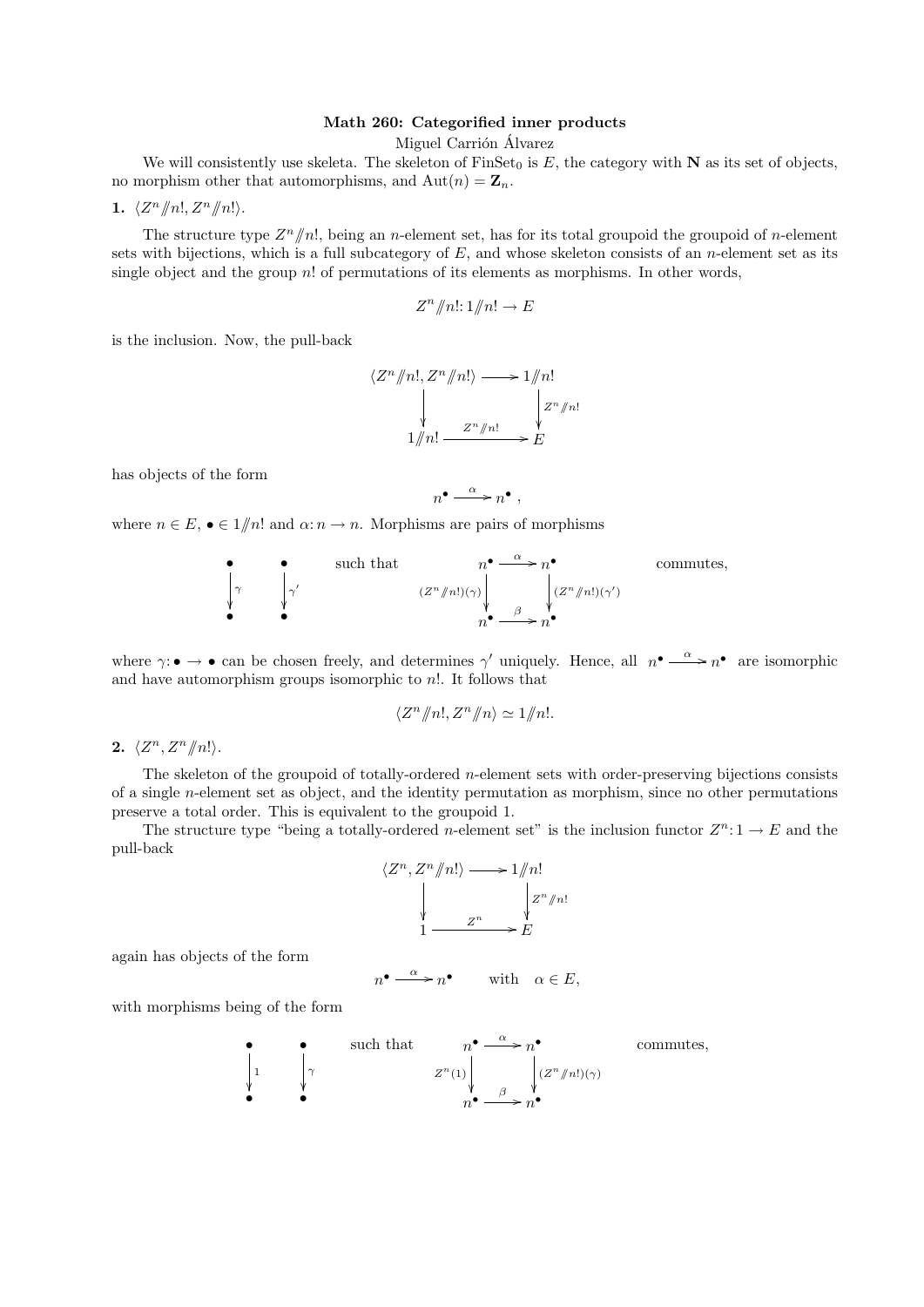so  $(Z^n/n!)(\gamma) = \alpha^{-1}\beta$  is determined uniquely by  $\alpha$  and  $\beta$  and, since  $Z^n/n!$  is faithful, there is a unique such  $\gamma$  in  $\mathbf{Z}^n/\hspace{-3pt}/n!$  for each pair  $\alpha, \beta$ . Hence, all  $n^{\bullet} \stackrel{\alpha}{\longrightarrow} n^{\bullet}$  are isomorphic in exactly one way, and

$$
\langle Z^n, Z^n \mathbf{/} n! \rangle \simeq 1.
$$

3.  $\langle Z^n, E^{KZ} \rangle$ .

The proper generalization of K-colouring and colour-preserving bijections (when  $K$  is a set) to the case when K is a groupoid is "K-flavourings with flavour-preserving, colour-changing bijections" (flavourcompatible bijections for short). To see why, consider a skeleton of  $K$ , whose only morphisms are automorphisms. We can visualize the skeleton as a collection of "flavoured objects" each of which with "internal (colour) degrees of freedom", and "colour-changing, flavour-preserving morphisms". This sounds a lot like quantum chromodynamics!

The stuff type  $E^{KZ}$ , "being a K-flavoured finite set", has for its total groupoid the groupoid of Kflavoured finite sets with flavouring-compatible bijections, denoted  $E^K$ . In symbols,

$$
E^{KZ}: E^K \to E.
$$

To fix the notation, an object of  $E^K$  is an n-tuple  $k = (k_1, \ldots, k_n)$  of objects of K, for some  $n \in E$ ; and a morphism  $\kappa: k \Rightarrow k'$ , where  $k' = (k_1, \ldots, k_n)$  for the same n, consists of a bijection  $\kappa_0: \{1, \ldots, n\} \to \{1, \ldots, n\}$ and morphisms  $\kappa_i: k_i \to k'_{\alpha_0(i)}$ . In other words, k, k' are objects of  $K^n$  and  $(\kappa_1, \ldots, \kappa_n)$  is a morphism of  $K^n$ . The stuff type  $E^{KZ}: E^K \to E$  maps  $E^{KZ}(k) = \{1, \ldots, n\}$  and  $E^{KZ}(k) = \kappa_0$ .

The pull-back

$$
\langle Z^n, E^{KZ} \rangle \longrightarrow E^K
$$
  
\n
$$
\downarrow \qquad E^{KZ}
$$
  
\n
$$
1 \longrightarrow E
$$

has objects of the form

$$
n^{\bullet} \xrightarrow{\alpha} n^k
$$
, with  $\alpha \in n!$  and  $k \in K^n$ .

and morphisms of the form

\n- such that 
$$
n^{\bullet} \xrightarrow{\alpha} n^k
$$
 commutes,  $z^n(1) \downarrow \qquad \qquad z^n(1) \downarrow \qquad \qquad \downarrow E^{KZ}(\kappa)$
\n- $k'$   $n^{\bullet} \xrightarrow{\beta} n^{k'}$
\n

that is,  $\beta = \alpha \kappa_0$ . Given  $\alpha$  and  $\beta$ ,  $\kappa_0$  is uniquely determined, and  $\kappa$  is a morphism of  $K^n$  such that  $\kappa_0 = \alpha^{-1}\beta$ . There may be any number (including none) of  $\kappa$  with that  $\kappa_0$ . Since there are no other restrictions on k or  $\kappa$ , it is clear that

$$
\langle Z^n, e^{KZ} \rangle \simeq K^n.
$$

4.  $\langle Z^n/\!\!/n!, e^{KZ} \rangle$ .

By definition of  $X_n$  as the pull-back

$$
X_n \longrightarrow X
$$
  
\n
$$
\downarrow \qquad \qquad F
$$
  
\n
$$
1/n! \xrightarrow{Z^n/n!} E
$$

we have that

$$
\langle Z^n/\!\!/n!, F \rangle = X_n.
$$

so

$$
\langle Z^n / n!, e^{KZ} \rangle \simeq K^n / n!.
$$